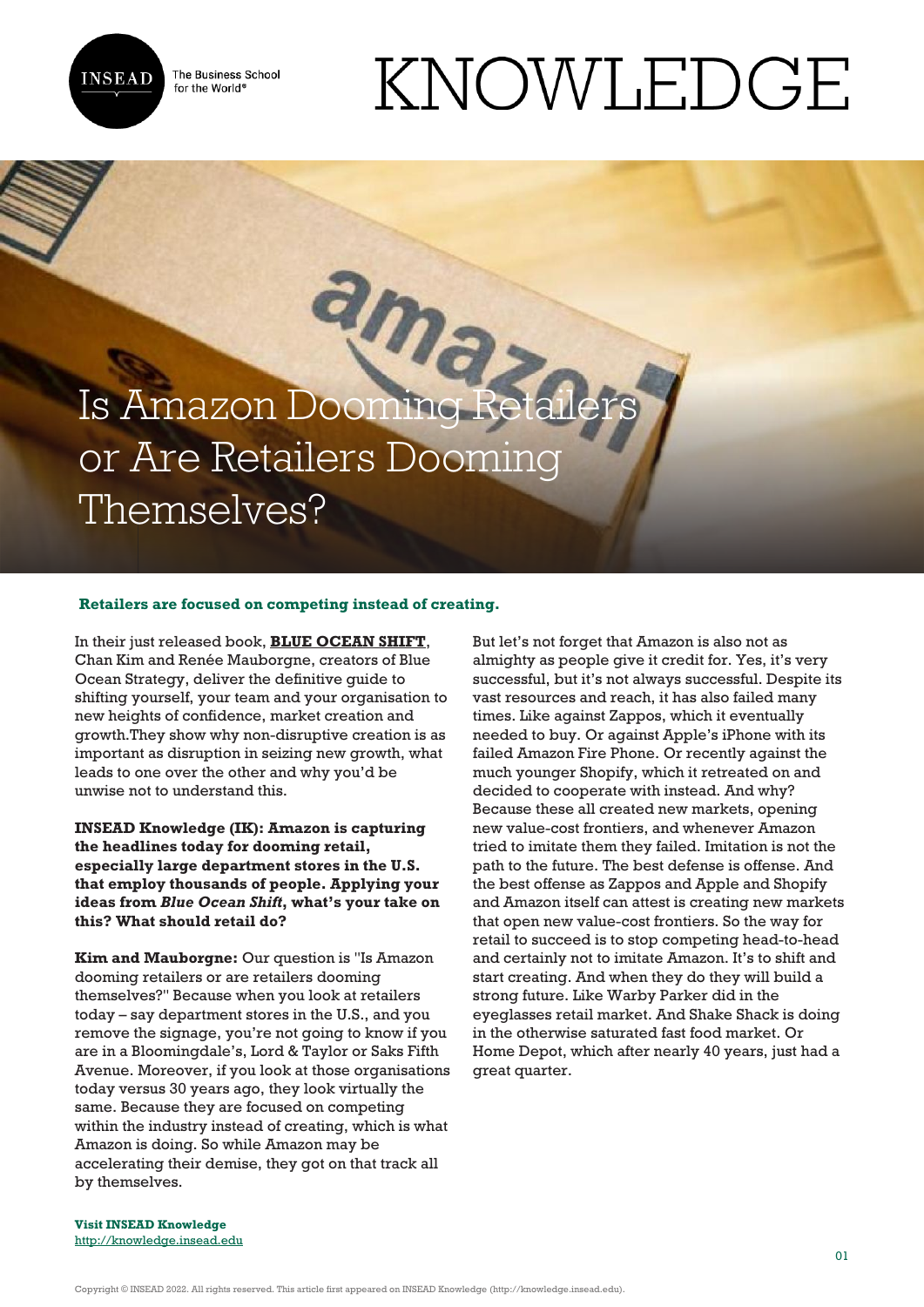

#### In **[Blue Ocean Shift](http://www.amazon.com/Blue-Ocean-Shift-Competing-Confidence/dp/0316314048/)**, we

lay out step-by-step the path retail and any company can take to shift their organisation from the red to the blue ocean and to do it in a way that their people own and drive the process. And that's inspiring.

#### **[IK: So, if retail is doom](http://knowledge.insead.edu)ing themselves, what's the first thing they should do based on your book?**

**Kim and Mauborgne:** First make creating, not competing, their key strategic agenda. Without it being their number one priority, they are not going to move the needle and get out of the shrinking red ocean they are in. Too many companies spend 90 percent of their time worrying about reality and only 10 percent doing something about it. That is not a formula for success. It needs to be the other way around.Next, they need to get super clear about the current state of play. They need to wake up. Many organisations are living in illusion and the past. We have a tool in the book that drives you to take a hard look at yourself as the market sees you. And if retailers applied it, they'd discover that they all compete in the same space they have for 30 years and all are near mirror images of one another. No wonder they are sweet pickings for Amazon. That creates a real wake-up call. Equally importantly it makes you realise the levers of control for your future are not in Amazon's hands; they are in your own. That gets everyone aligned and creates the impetus for change. In the end, it's very empowering.

## **IK: But competition is what makes companies stronger. Are you saying being competitive isn't a good thing?**

**Kim and Mauborgne:** Being competitive is a great thing. But the path to being competitive today is very different than the path in the past. Competing works when demand outstrips supply because there's a lot to gain by beating your neighbour. But we're no longer in that world. That's the past. Today, supply exceeds demand in virtually every industry. What we see is to move forward and be super-

**Visit INSEAD Knowledge** <http://knowledge.insead.edu>

competitive companies need to create. They need to open new value-cost frontiers. That's what unlocks new demand. That's what allows us to seize new growth and thrive.

# **IK: How can small companies compete against larger companies?**

**Kim and Mauborgne:** They shouldn't.They want to move into and create new markets. Why go up against Goliath when you don't have to. We've seen how small companies can grow very fast and quickly become big by not going head-to-head but by creating. Take citizenM Hotels. A small company that by applying the tools and process outlined in our book sidestepped the intense competition of the hotel industry and created the new market of affordable luxury hotels with five-star comfort at three-star prices. No wonder they have occupancy rates 80 percent higher than the industry average. Who doesn't want that? And they did it while eliminating almost half of what the industry competes on, making their cost per room and for staff roughly 40 percent less than four-star hotels.That's the real opportunity as we see it for small companies.To shift from competing to creating.

## **IK: What makes Blue Ocean Shift different than other strategy books?**

**Kim and Mauborgne:** Most strategy books are still on how to compete. But our research shows the future is on how to create. And what we have been lacking is a roadmap to get there with tools and guidance anyone can apply.

Second, most books on strategy are either analytic or they are soft on people. But you need both to shift and move an organisation in any transformation. We need to have a clear roadmap and we need to bring people along and build their confidence to act. And that is what this book does. It brings both of these together so that no matter what organisation you are sitting in you can start to make the shift.

#### **IK: What is "humanness"? It is surprisingly featured as a key component to make a successful blue ocean shift in your book.**

**Kim and Mauborgne:** We've seen time and again when companies are trying to change and make a shift they struggle when they don't address the fears and anxieties that pop up when we are asking people to move from what they know to new possibilities for the future. So our research found that it's critical to build people's confidence in that process so they own it and drive it and know they can succeed. And that's what the book lays out. How to do just that at every step of the journey with simple tools that any organisation can apply.

Copyright © INSEAD 2022. All rights reserved. This article first appeared on INSEAD Knowledge (http://knowledge.insead.edu).